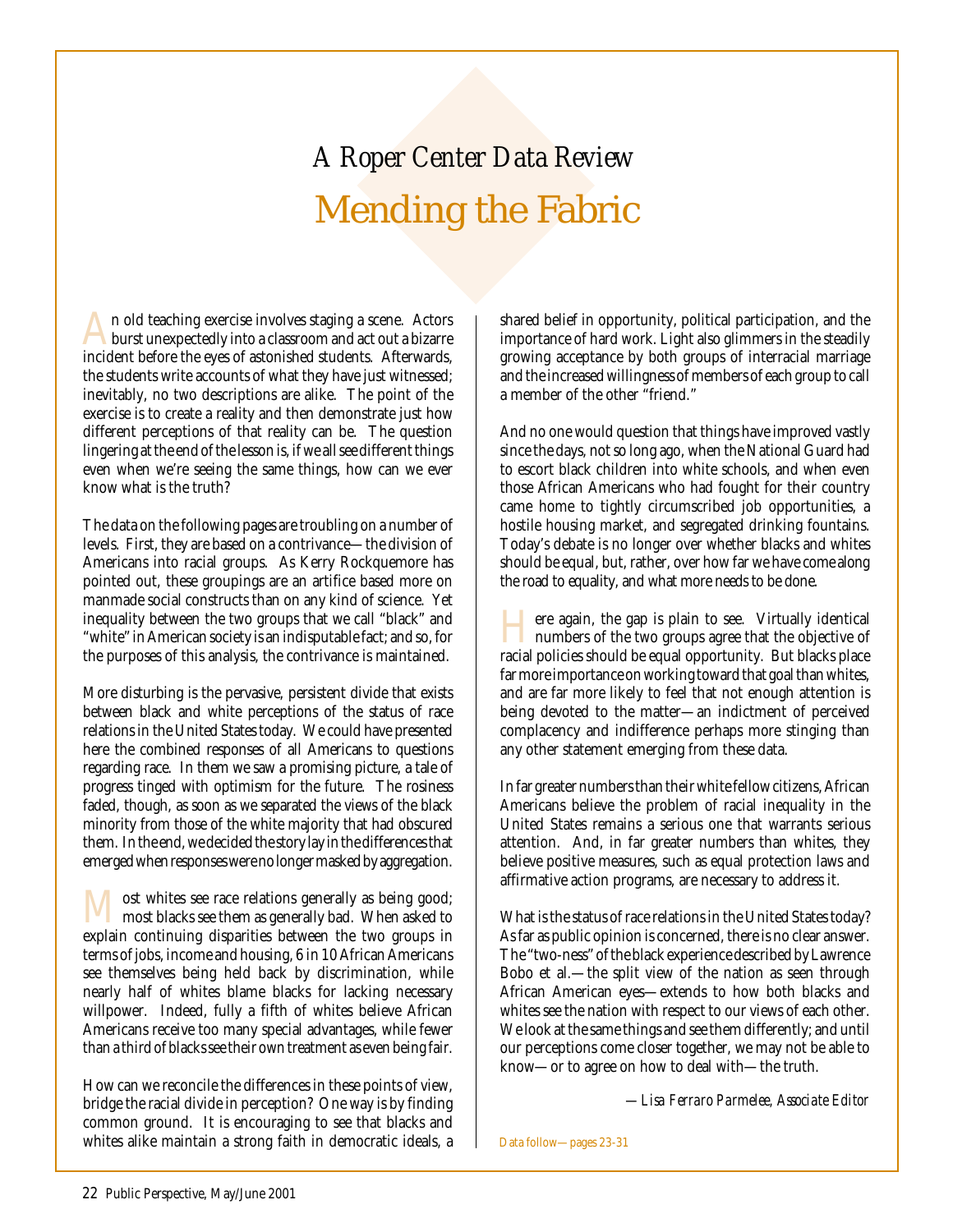### **Race Relations in Black and White**

**Question**: In general, do you think race relations in the United States are very good, fairly good, fairly bad, or very bad?



**Source**: Survey by NBC News/*Wall Street Journal*, March 2-5, 2000.

### **Question**: Do you think race relations in the United States are generally good or generally bad?



**Source**: Survey by CBS News, February 6-10, 2000.



#### *Race relations in your community*

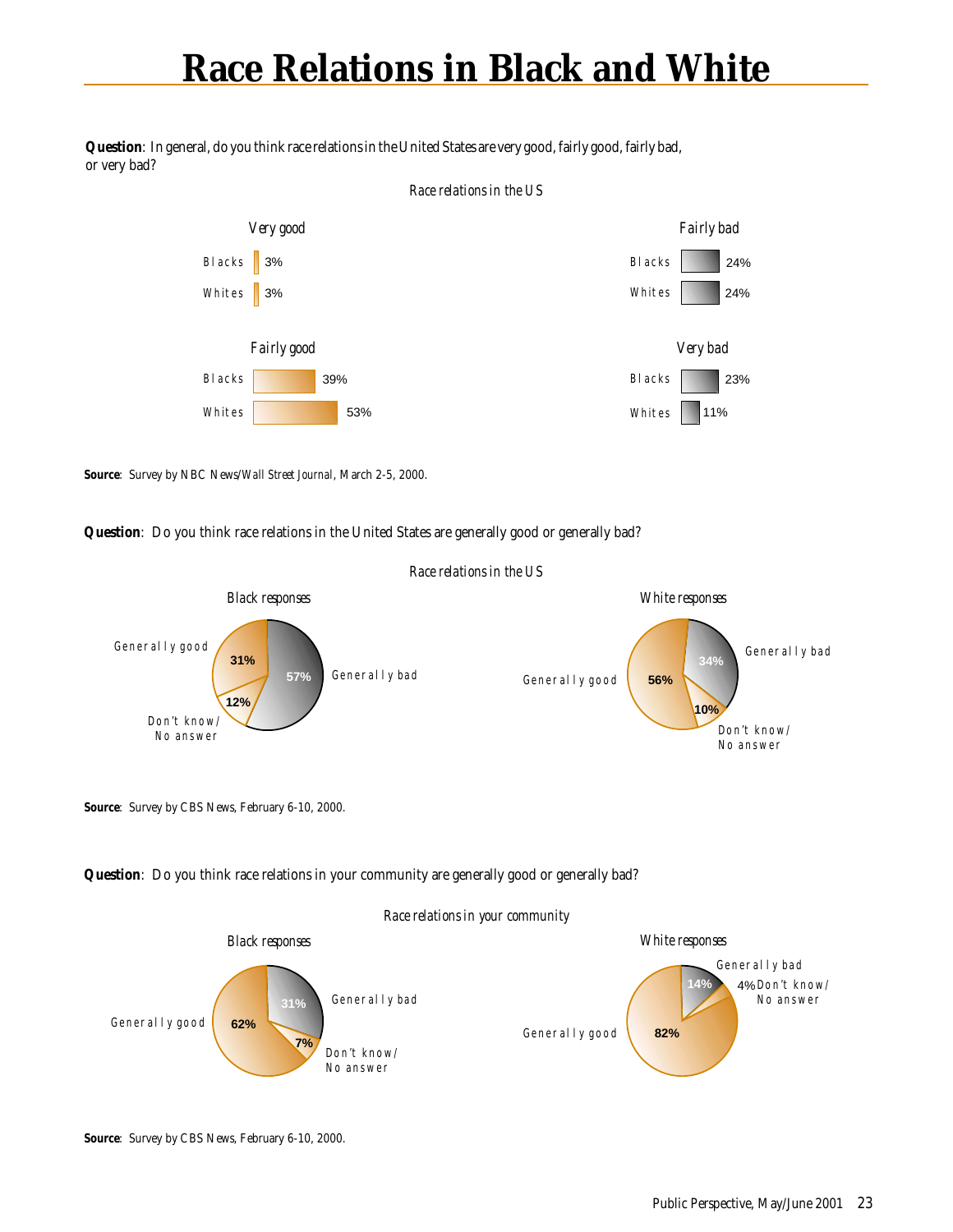## **Differences and Differential Treatment**

**Question**: On the average African Americans have worse jobs, income and housing than white people. Do you think these differences are...?



*...Because most African Americans don't have the chance for education that it takes to rise out of poverty*







*...Because most African Americans have less in-born ability to learn*



**Source**: Survey by the National Opinion Research Center-General Social Survey, February 1-June 25, 2000.

**Question**: For each of the following groups, please tell me whether you feel that they are receiving too many special advantages, receiving fair treatment, or are being discriminated against... Blacks.

#### *Treatment blacks receive*



**Source**: Survey by NBC News/*Wall Street Journal*, March 2-5, 2000.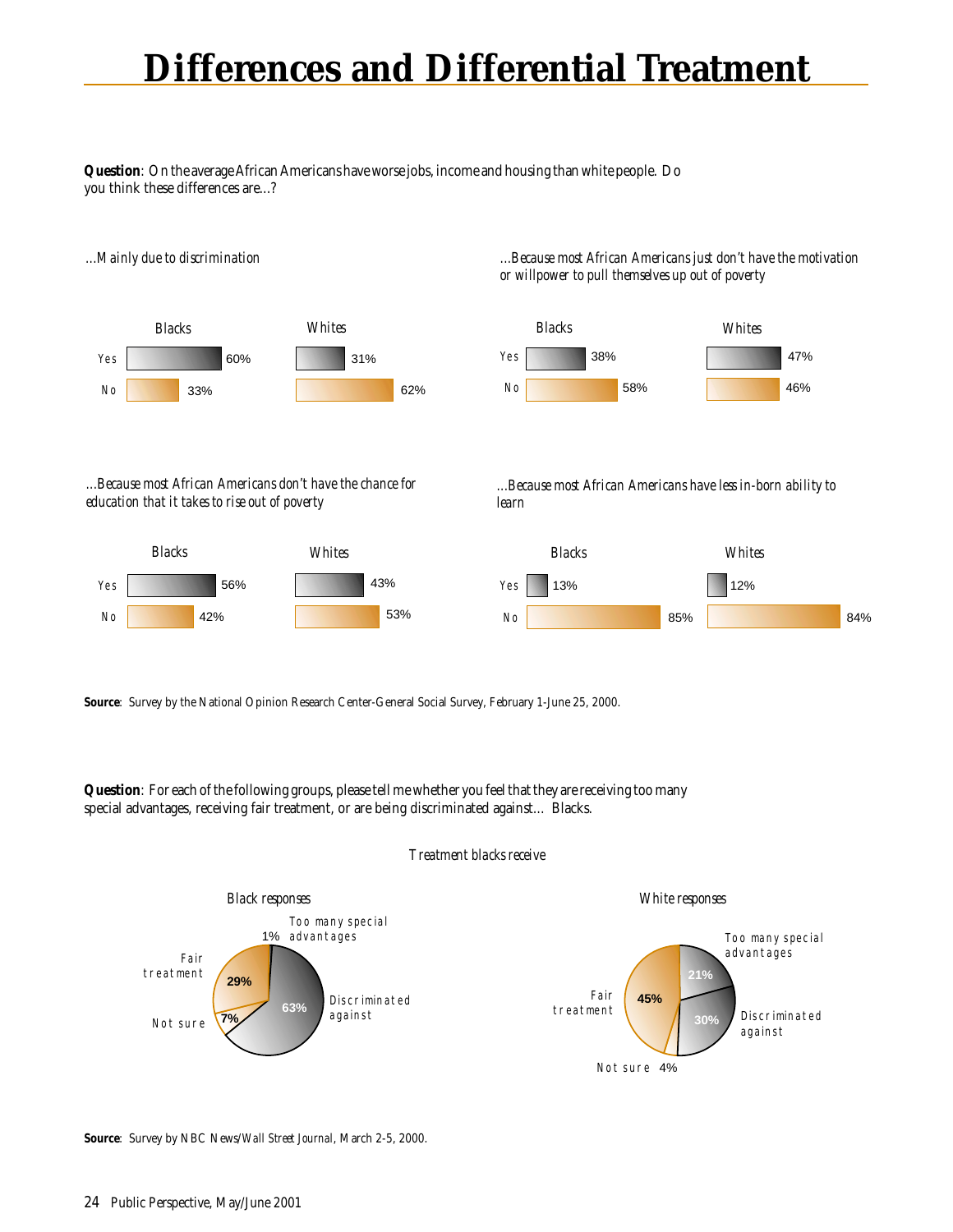## **Blind Justice?**

**Question**: In general, do you think the criminal justice system in the United States is biased in favor of blacks, or is it biased against blacks, or does it generally give blacks fair treatment?



**Source**: Survey by CBS News, February 6-10, 2000.

**Question**: Why do you think so many young black men are in prison today? Do you think the main reason is...?

Blacks Whites 10%

*Failure of government social programs and policies Bad character of the convicts themselves*

| <b>BLacks</b> | 10% |
|---------------|-----|
| Whites        | 12% |





**Source**: Survey by Princeton Survey Research Associates for *Newsweek*, April 16-19, 1999.

**Question**: It has been reported that some police officers stop motorists of certain racial or ethnic groups because the officers believe that these groups are more likely than others to commit certain types of crimes. Do you believe that this practice, known as "racial profiling" is widespread, or not?



**Source**: Survey by CBS News, February 6-10, 2000.

**Question**: Have you ever felt that you were stopped by the police just because of your race or ethnic background?



12% Unites 13%

*More arrests and tougher sentencing in general Unfair targeting of blacks by police*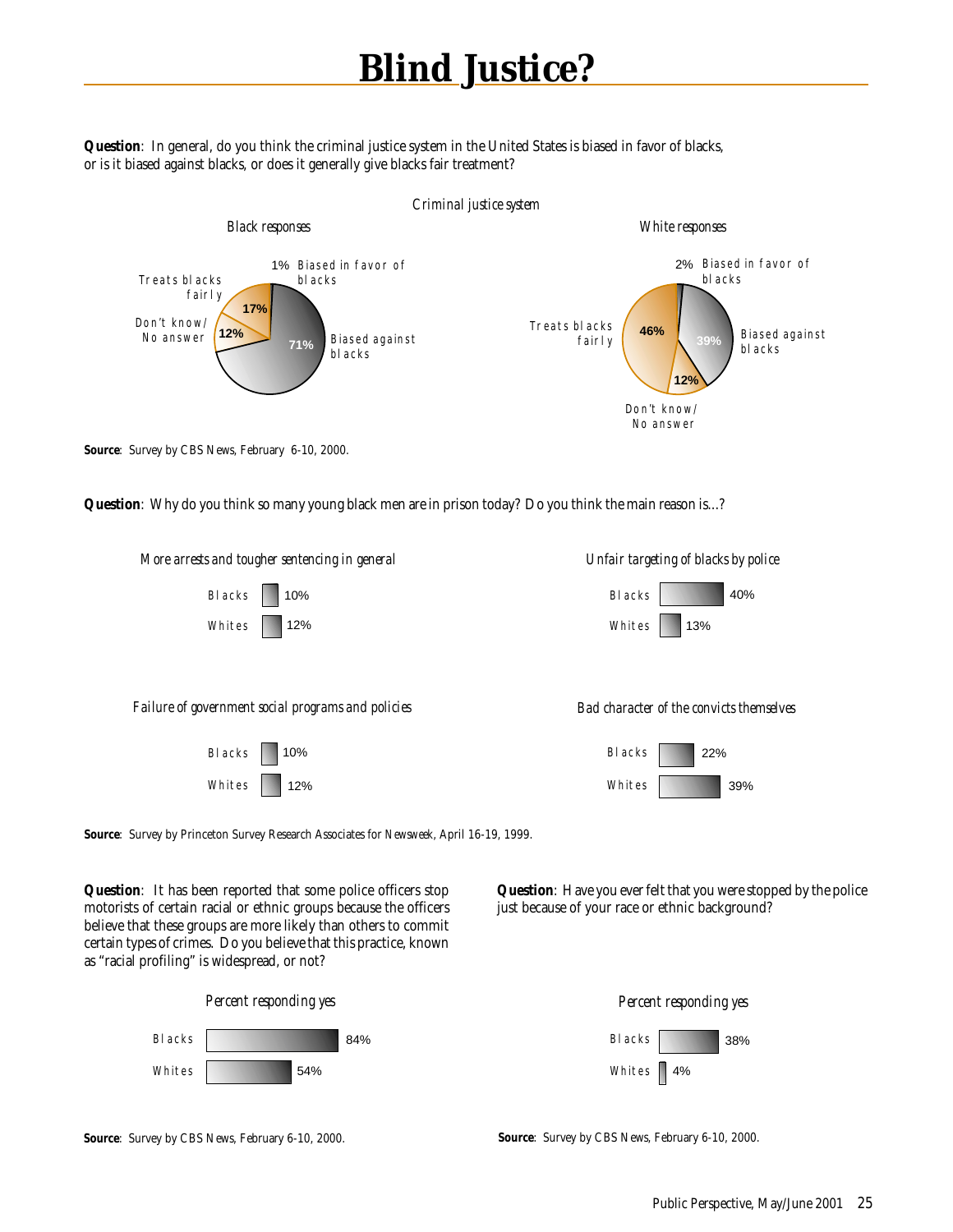### **Perception Meets Experience**

*Taxi drivers*

Yes

*Blacks*

18%

No

**Question**: Generally speaking, is it your impression that many taxi drivers in big cities try to avoid picking up blacks as passengers, or do you think they pick up blacks as often as anyone else?

**Question**: If you've ever hailed a cab, have you ever had a taxi driver refuse to pick you up, or not?

71%

*Whites*

78%

8%



**Note**:43% of those surveyed had no opinion. **Source**: Survey by ABC News, January 26-February 1, 2000.



**Question**: Is it your impression that the shopkeepers or sales clerks in expensive stores tend to make blacks feel unwelcome, or not?



**Question**: Have shopkeepers or sales clerks in an expensive store ever made you feel unwelcome, or not?



**Note**:20% of those surveyed had no opinion. **Source**: Survey by ABC News, January 26-February 1, 2000.

wel come





**Note**:18% of those surveyed had no opinion. **Source**: Survey by ABC News, January 26-February 1, 2000.

**Source**: Survey by ABC News, January 26-February 1, 2000.

**Question**: Have the police ever pulled you over for a minor traffic infraction, or not?

*Police stop*

53%



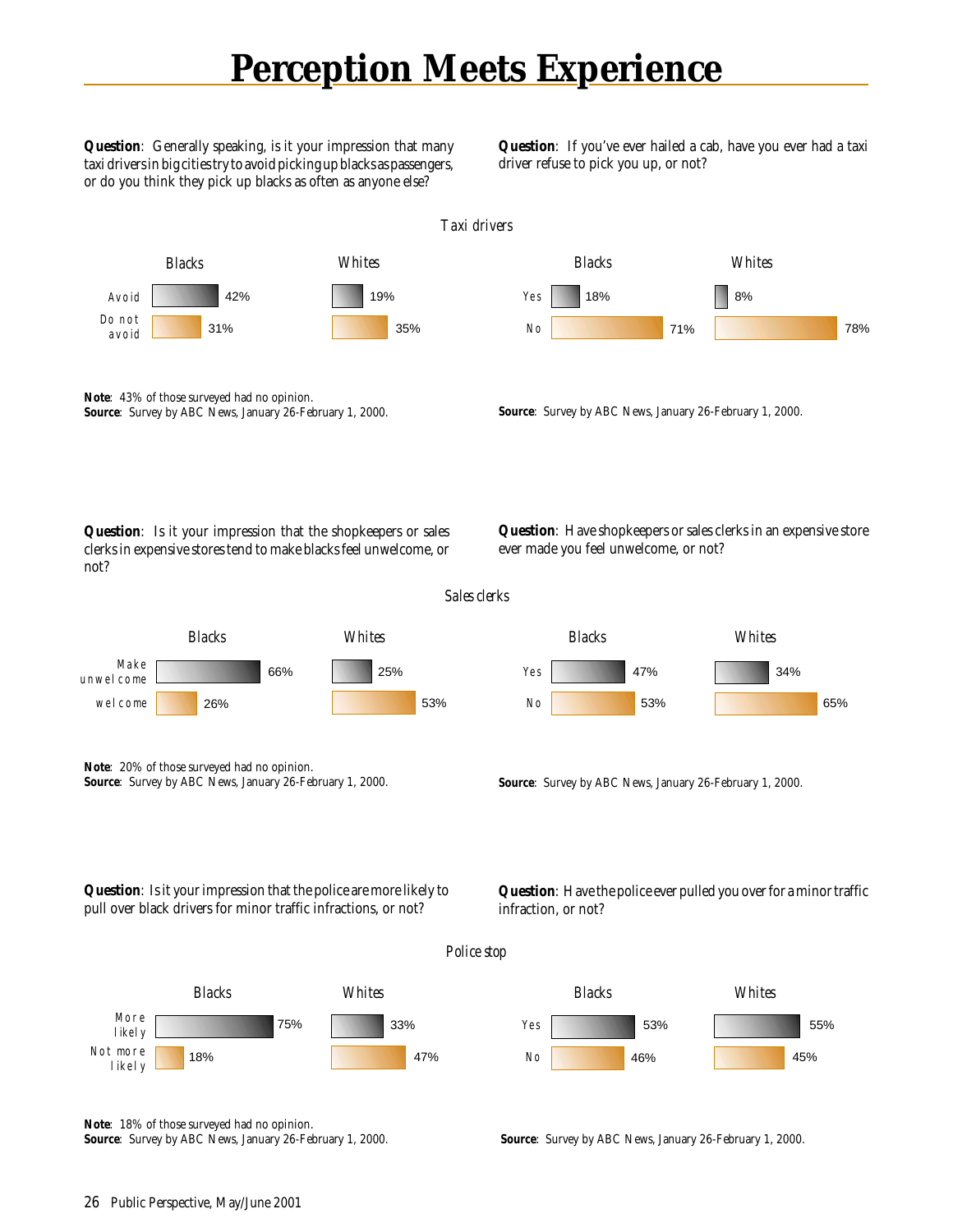#### **Questions**: If black people came to live in great numbers in your neighborhood, would you move? If black people came to live next door, would you move?



#### *Percent responding would move*

**Note**: Asked of non-blacks. Question wording varies. **Source**: Surveys by the Gallup Organization, latest that of January 4-February 28, 1997.

#### **Question**: Do you approve or disapprove of marriage between blacks and whites?



**Note**: Question wording varies. **Source**: Surveys by the Gallup Organization, latest that of January 4-February 28, 1997.

#### **Question**: Do you yourself know any black person whom you consider a fairly close personal friend?



**Note**: Asked of non-blacks.

**Source**: Surveys by ABC News/*Washington Post*, June 5-8, 1997 and February 26-March 6, 1981.

**Question**: Do you yourself know any white person whom you consider a fairly close personal friend?



**Note**: Asked of blacks. **Source**: Surveys by ABC News/*Washington Post*, June 5-8, 1997 and February 26-March 6, 1981.

*Move, if great numbers of blacks in neighborhood*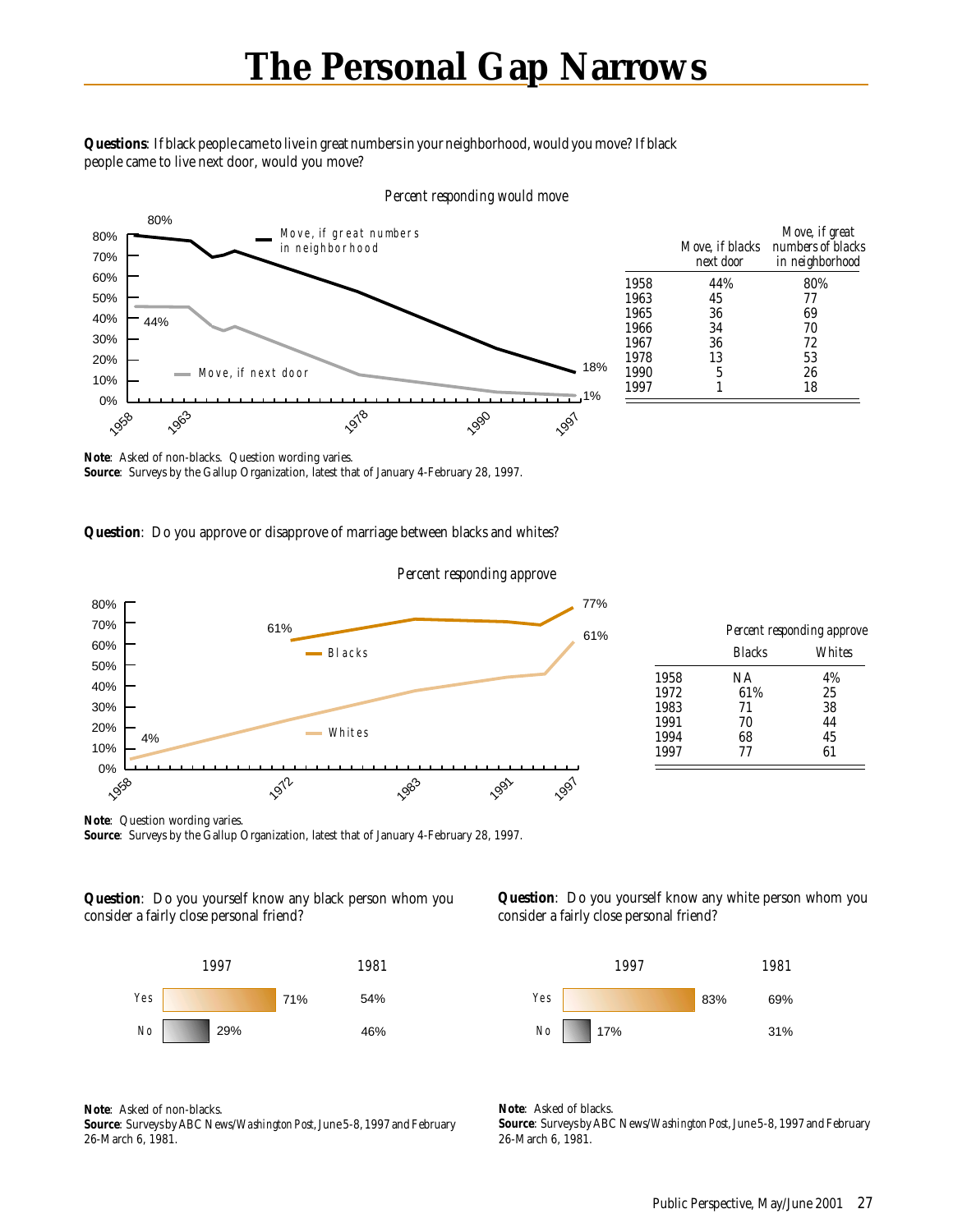### **Democratic Ideals in Common**

**Question**: On the whole, are you very satisfied, fairly satisfied, not very satisfied, or not at all satisfied with the way democracy works in the United States?

*Percent responding very or fairly satisfied*



**Source**: Survey by the National Opinion Research Center-General Social Survey, February 1-June 25, 2000.

**Question**: Do you think it's still possible to start out poor in this country, work hard, and become rich?





**Source**: Survey by CBS News, February 6-10, 2000.

**Question**: I'd like to know how important each statement [about freedom] is to you... Freedom is having the right to participate in politics and elections.

> *Percent responding one of the most important, extremely important, or very important*



**Source**: Survey by the National Opinion Research Center-General Social Survey, February 1-June 25, 2000.

**Question**: Do you agree or disagree...? In America people get rewarded for their intelligence and skills.

*Percent responding strongly agree or agree*



**Source**: Survey by the National Opinion Research Center-General Social Survey, February 1-June 25, 2000.

### *Shared Values*

**Question**: How important is each of the following values to you personally, would you say it is very important, somewhat important, not that important, or not important at all...?



**Source**: Survey by NBC News/*Wall Street Journal*, February 26-March 1, 1998.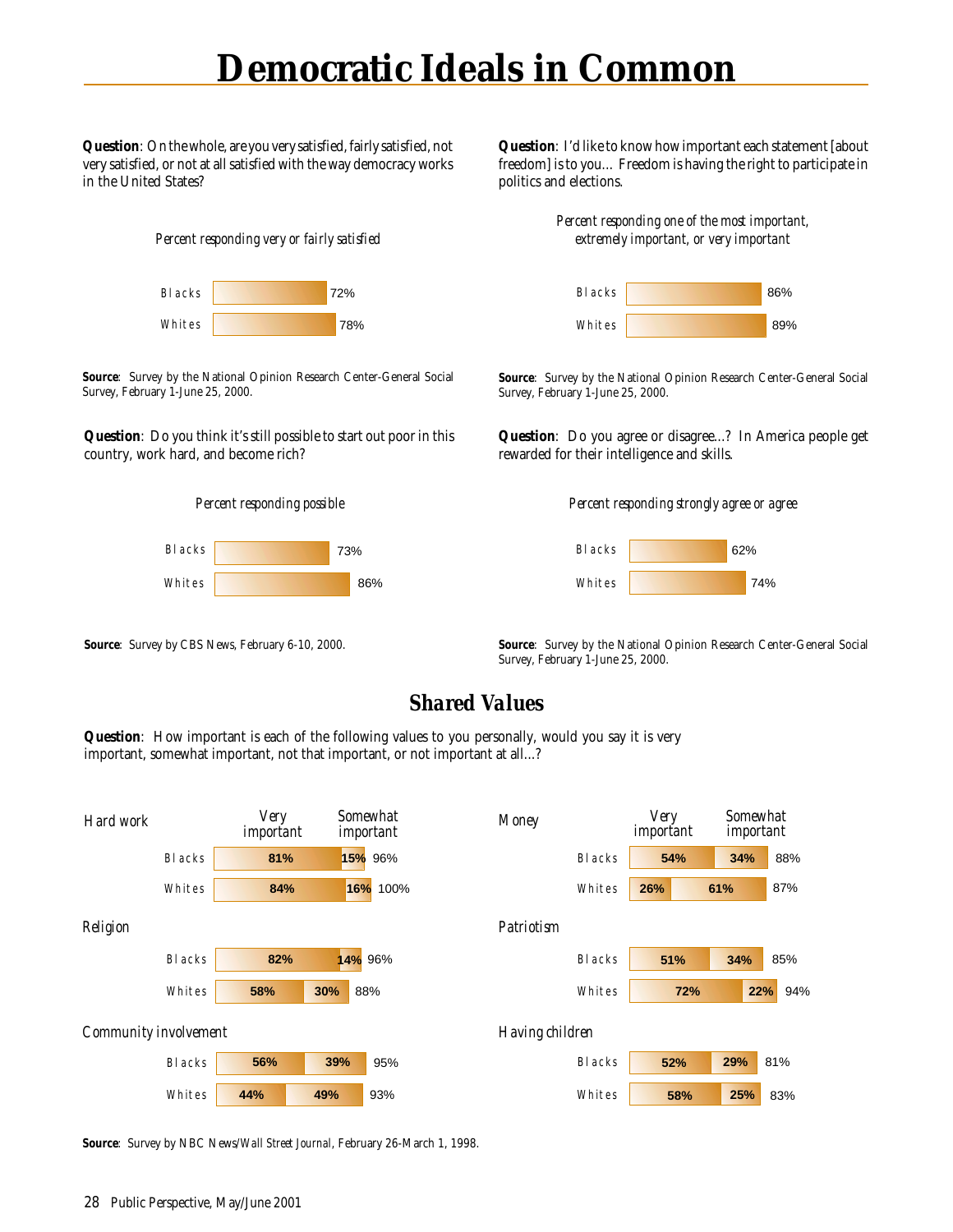### **Ends and Means**

**Question**: When it comes to achieving racial equality among different racial groups in the United States, which do you think the objective should be—integration, equal opportunity, or equal results?



**Source**: Survey by NBC News/*Wall Street Journal*, March 2-5, 2000.

**Question**: These days, do you think it is necessary to have laws to protect minorities from discrimination in hiring and promotion,



**Question**: These days, do you think it is necessary to have affirmative action programs to make sure companies have racially diverse workforces, or don't you think it's necessary?



**Source**: Survey by CBS News, February 6-10, 2000.

or don't you think it's necessary?



**Source**: Survey by CBS News, February 6-10, 2000.

**Question**: What do you think should happen to affirmative action programs? 1. Should they be ended now? 2. Should they be phased out over the next few years? 3. Should affirmative action programs be continued for the foreseeable future?





**Source**: Survey by CBS News, February 6-10, 2000.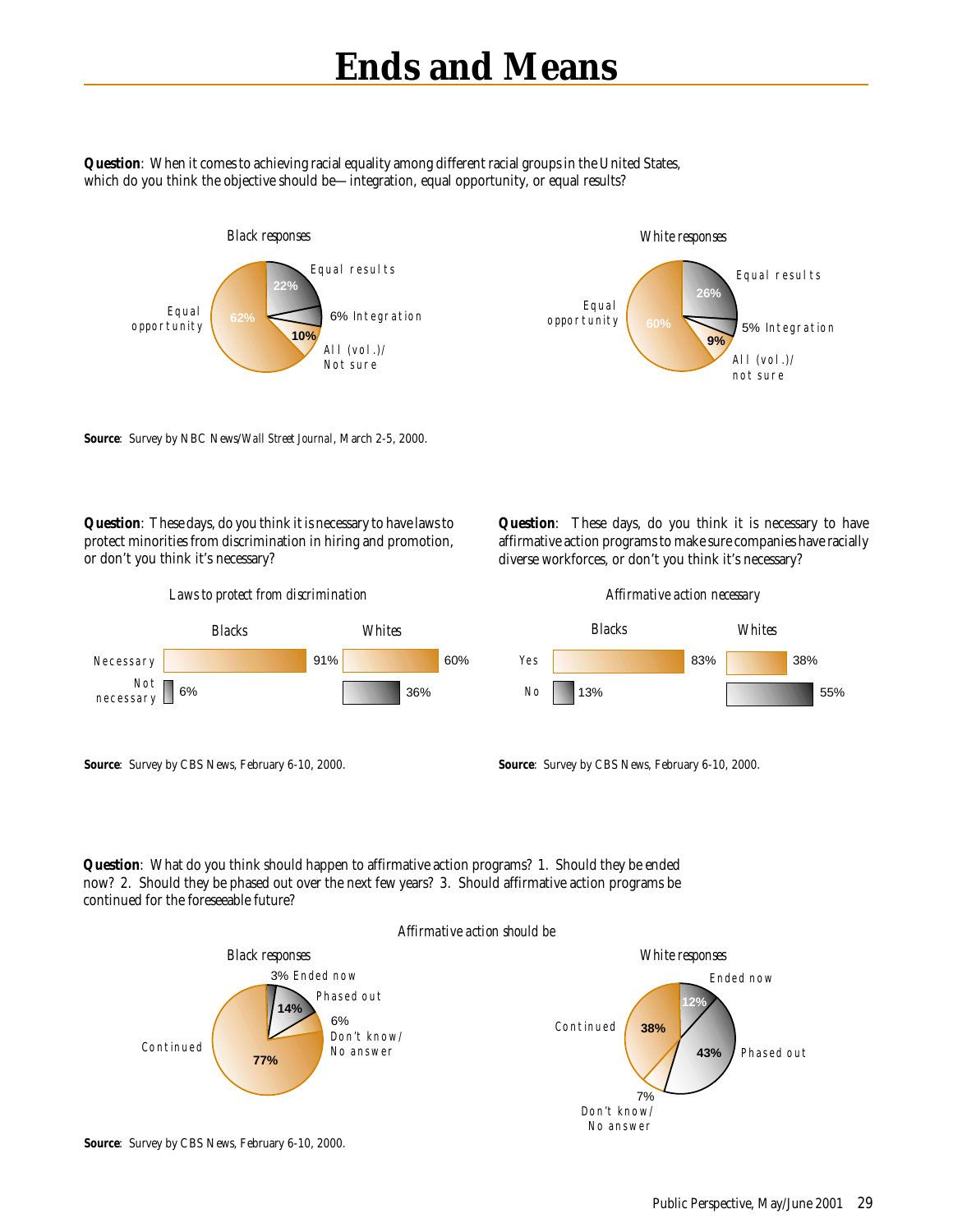## **Mending the Fabric**

**Question**: Please tell me how much, if anything, you think each of the following has done to improve conditions for black Americans in recent years. What about... has this done a lot, some, only a little, or nothing to improve conditions for black Americans?



**Source**: Survey by Princeton Survey Research Associates for *Newsweek*, April 16-19, 1999.

**Question**: Are race relations something the government in Washington should get involved in, or is that something the government should stay out of?

### *Government involvement in race relations*



**Question**: Do you think the government in Washington is paying too much, not enough, or about the right amount of attention to the needs and problems of blacks and other minorities?

#### *Amount of attention by government*